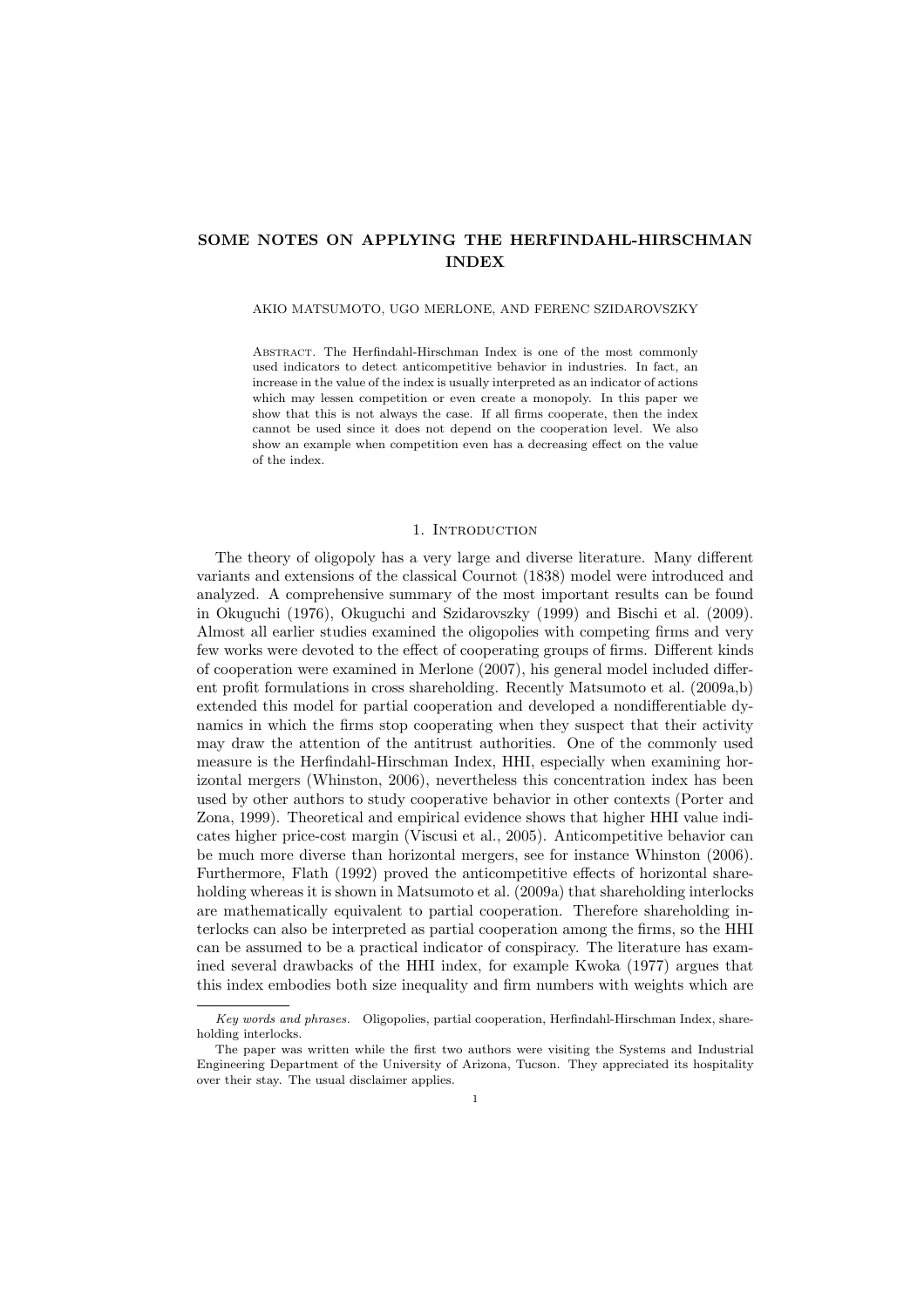assumed a priori instead of being derived. Most of the other critiques are empirically grounded: for instance Borenstein et al. (1999) have shown that at least in the case of electricity markets the HHI is a poor measure of competitiveness. Furthermore, other authors (Foncel et al., 2008), (Liaukonyte, 2007) have questioned the use of this index even for analyzing mergers. In this paper we approach this topic from a theoretical perspective. We will examine some fundamental properties of the HHI index and show that it cannot be used in certain situations as it may lead to incorrect conclusions.

# 2. The Mathematical Model

Consider an N-firm single-product oligopoly with homogeneous product and hyperbolic price function  $f(Q) = \frac{A}{Q}$ , where  $A > 0$  is a constant and Q is the total output of the industry. The cost function of firm  $k$  is assumed to be linear,  $c_k(x_k) = c_k x_k + d_k$ , where  $x_k$  denotes the output of firm k. The profit of firm k is the difference of its revenue and cost,

(2.1) 
$$
\varphi_k(x_1,...x_N) = \frac{Ax_k}{x_k + Q_k} - (c_k x_k + d_k)
$$

where  $Q_k = \sum_{l=1}^N$  $\prod_{l\neq k}^{N} x_l$  is the output of the rest of the industry.

It is next assumed that firms  $k = 1, 2, \ldots, m$  partially cooperate with a common cooperation level  $\delta$  and firms  $k = m + 1, \ldots, N$  have Cournot behavior. The payoff functions of these firms are given by (2.1), and the payoffs of the cooperating firms  $k = 1, 2, \ldots, m$  are given as (2.2)

$$
\psi_k(x_1,\ldots,x_N) = \varphi_k(x_1,\ldots,x_N) + \delta \sum_{\substack{l=1 \ l \neq k}}^m \varphi_l(x_1,\ldots,x_N)
$$

$$
= \frac{Ax_k + \delta A \sum_{\substack{l=1 \ l \neq k}}^m x_l}{x_k + Q_k} - (c_k x_k + d_k) - \delta \sum_{\substack{l=1 \ l \neq k}}^m (c_l x_l + d_l).
$$

It is easy to see that the best responses of the competing firms are

(2.3) 
$$
x_k = \sqrt{\frac{AQ_k}{c_k}} - Q_k
$$

and those of the cooperating firms are given as s

(2.4) 
$$
x_k = \sqrt{\frac{A\left(Q_k - \delta q_k\right)}{c_k}} - Q_k
$$

by assuming interior optimum, where  $q_k = \sum_{i=1}^{m}$  $l = 1$ <br> $l \neq k$  $x_l$ . Equations (2.3) for  $k =$ 

 $m+1,\ldots,N$  and equations (2.4) for  $k=1,\ldots,m$  provide N equations for the N unknown  $x_k$  output levels. A simple but lengthy calculation shows that the industry output at the equilibrium is

(2.5) 
$$
Q = \frac{A[(1 + \delta(m - 1)) (N - m - 1) + m]}{[1 + \delta(m - 1)] \sum_{k=m+1}^{N} c_k + \sum_{k=1}^{m} c_k},
$$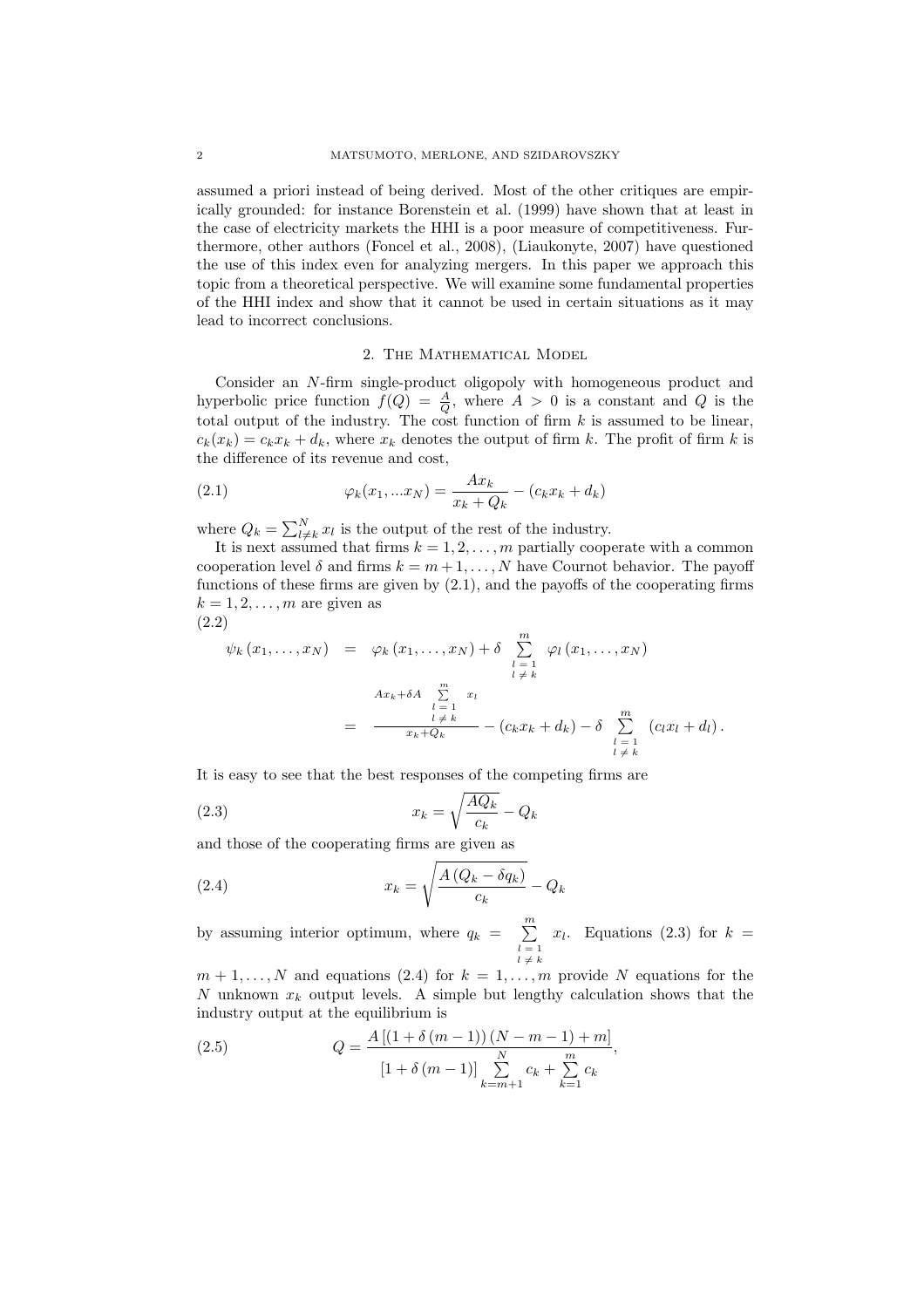and the total output of the cooperating firms is (2.6) "

$$
A\left[\left(1+\delta\left(m-1\right)\right)\left(N-m-1\right)+m\right]\left[m\sum_{k=m+1}^{N}c_{k}-\left(N-m-1\right)\sum_{k=1}^{m}c_{k}\right]}{\left[\left(1+\delta\left(m-1\right)\right)\sum_{k=m+1}^{N}c_{k}+\sum_{k=1}^{m}c_{k}\right]^{2}}.
$$

For the sake of simplicity we will consider the semi-symmetric case when  $c_k = c_x$ for  $k = 1, ..., m$  and  $c_k = c_y$  for  $k = m + 1, ..., N$ , that is, the members of both cooperating and competing groups have identical marginal costs. By introducing the notation  $c = c_x/c_y$  as the cost ratio it is easy to verify that at the equilibrium point the common output of the cooperating firms is

(2.7) 
$$
x^{C} = \frac{q}{m} = \frac{A[N-m-(N-m-1)c][N-1+\delta(m-1)(N-m-1)]}{[(1+\delta(m-1))(N-m)+cm]^2 c_y}
$$

and the common output of the competing firms has the form

$$
(2.8) \t xN = \frac{Q - q}{N - m} = \frac{A [cm - (1 - \delta) (m - 1)] [N - 1 + \delta (m - 1) (N - m - 1)]}{[(1 + \delta (m - 1)) (N - m) + cm]^2 c_y}.
$$

In order to have a meaningful model we have to assume that  $N > 2$ ,  $m \geq 2$  and  $N \geq m + 1$ ; to guarantee the positivity of the equilibrium outputs in both the partially cooperative and the noncooperative cases we also have to assume that

$$
\frac{m-1}{m} < c < \frac{N-m}{N-m-1}
$$

if  $N \neq m + 1$ , otherwise the upper bound can be ignored.

The Herfindahl-Hirschman Index is the sum of squared market shares of the firms in the industry<sup>1</sup>; in our case we have

$$
\text{HHI}^C \quad = \quad \sum_{k=1}^N \left(\frac{x_k}{Q}\right)^2 = \frac{1}{Q^2} \left[ m \left(x^C\right)^2 + (N - m) \left(x^N\right)^2 \right]
$$
\n(2.10)

$$
(2.10)
$$

$$
= \frac{m [N-m-(N-m-1) c]^2 + (N-m) [cm-(1-\delta) (m-1)]^2}{[(1+\delta (m-1)) (N-m)+cm]^2}.
$$

If all firms have Cournot behavior, then  $\delta = 0$ , so

(2.11) 
$$
\text{HHI}^N = \frac{m \left[ N - m - (N - m - 1) c \right]^2 + (N - m) \left[ cm - (m - 1) \right]^2}{\left[ (N - m) + cm \right]^2}.
$$

It is well known that in any nonsymmetric N-firm industry HHI has the unit upper bound which occurs in the case of a single monopolist, and the lower bound of HHI is  $1/N$  which occurs, for example, in the noncooperative symmetric case ( $HHI<sup>N</sup>$ with  $c = 1$ .

<sup>&</sup>lt;sup>1</sup>We recall that in the empirical applications the convention is to multiply the resulting sum of squared market shares by 10,000.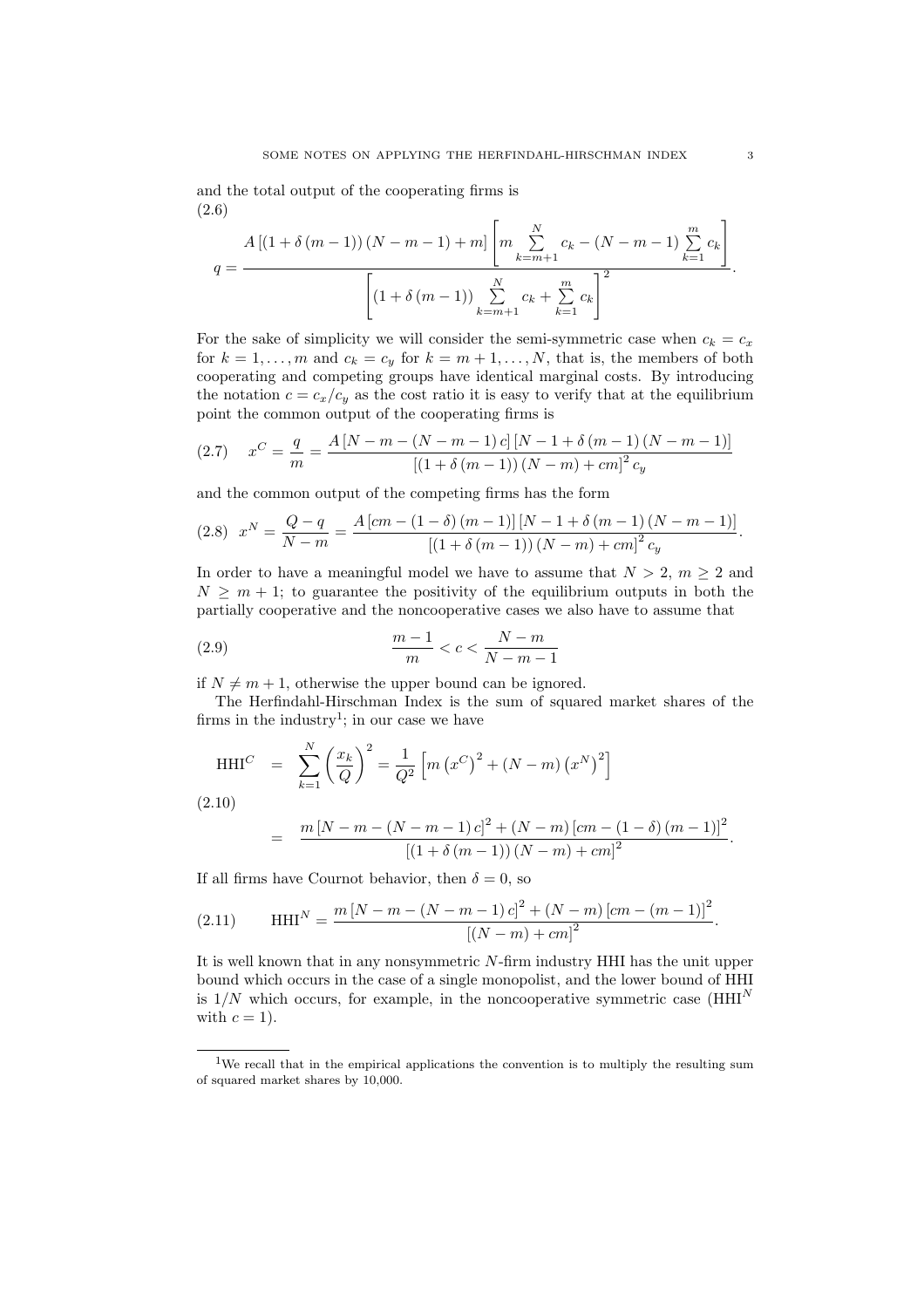#### 3. Three cases of the HHI index

In this section three special cases will be shown in order to illustrate the applicability of this index.

(1) Consider first the case of  $c = 1$ , when the firms have identical marginal costs. Then

(3.1) 
$$
\text{HHI}^C = \frac{m + (N - m) [1 + \delta (m - 1)]^2}{[(1 + \delta (m - 1)) (N - m) + m]^2} \text{ and } \text{HHI}^N = \frac{1}{N}
$$

and simple calculation shows that  $HHI^N < HHI^C$ . Therefore in this case the increase of the index indicates cooperation.

- (2) Consider again the previous case and assume that all the firms cooperate, that is,  $m = N$ . In this case HHI<sup>C</sup> = 1/N regardless of the value of  $\delta$ . That is, the cooperation of all firms cannot be detected.
- (3) Now we return to the semi-symmetric case and examine the difference between  $HHI^C$  and  $HHI^N$ . Simple but lengthy calculation shows that with  $\delta > 0$  the difference HHI<sup>C</sup> – HHI<sup>N</sup> has the same sign as

$$
(3.2)(c-1) (N-1) [N + (c-1) m] + (m-1) \delta [(N-m) (N-2) (c-1) + cN].
$$

If  $c \geq 1$ , then this expression is positive, so  $HHI^C > HHI^N$  and partial cooperation is detected by the authorities.

Notice that  $c \geq 1$  if and only if  $c_x \geq c_y$ , that is, the cooperating firms are less efficient than the competing firms. Assume next that  $c < 1$ , and introduce the notation  $\gamma = 1 - c$ . From condition (2.10) we know that  $\gamma \in (0, 1/m)$ . Expression (3.2) will be denoted by  $q(\delta)$  and can be simplified as

$$
(3.3) \quad -2\gamma\left(N-1\right)\left(N-\gamma m\right)+\delta\left(m-1\right)\left[-\left(N-m\right)\left(N-2\right)\gamma+N-N\gamma\right].
$$

Notice that this function is linear in  $\delta$ , and  $q(\delta)$  converges to a negative limit as  $\delta \longrightarrow 0$ . So if the cooperative firms select a sufficiently small cooperation level δ, then their cooperation is undetectable. If  $q(1) \leq 0$ , then no partial cooperation can be detected, since  $g(\delta) \leq 0$  for all  $0 \leq \delta \leq 1$ . If  $g(1) > 0$ , then there is a threshold

(3.4) 
$$
\delta^* = \frac{2\gamma (N-1) (N - \gamma m)}{(m-1) [-(N-m) (N-2) \gamma + N - N\gamma]}
$$

such that partial cooperation with  $\delta < \delta^*$  is undetectable and for  $\delta > \delta^*$ it can be detected by the authorities. Notice that condition  $g(1) > 0$  is equivalent to relation

(3.5) 
$$
2\gamma^2 m (N-1) - \gamma [2N (N-1) + (m-1) (N-m) (N-2) + (m-1) N] + N (m-1) > 0.
$$

The left hand side converges to  $N (m - 1)$  as  $\gamma \longrightarrow 0$ , so with sufficiently small value of  $\gamma$  this relation necessarily holds. Small value of  $\gamma$  means that the cost ratio is sufficiently close to unit.

# 4. CONCLUSION

One of the most frequently used indicator of anticompetitive behavior among firms in an industry is the Herfindahl-Hirschman Index. There are however cases when it may be inappropriate. Two such cases were shown in the case of  $N$ -firm